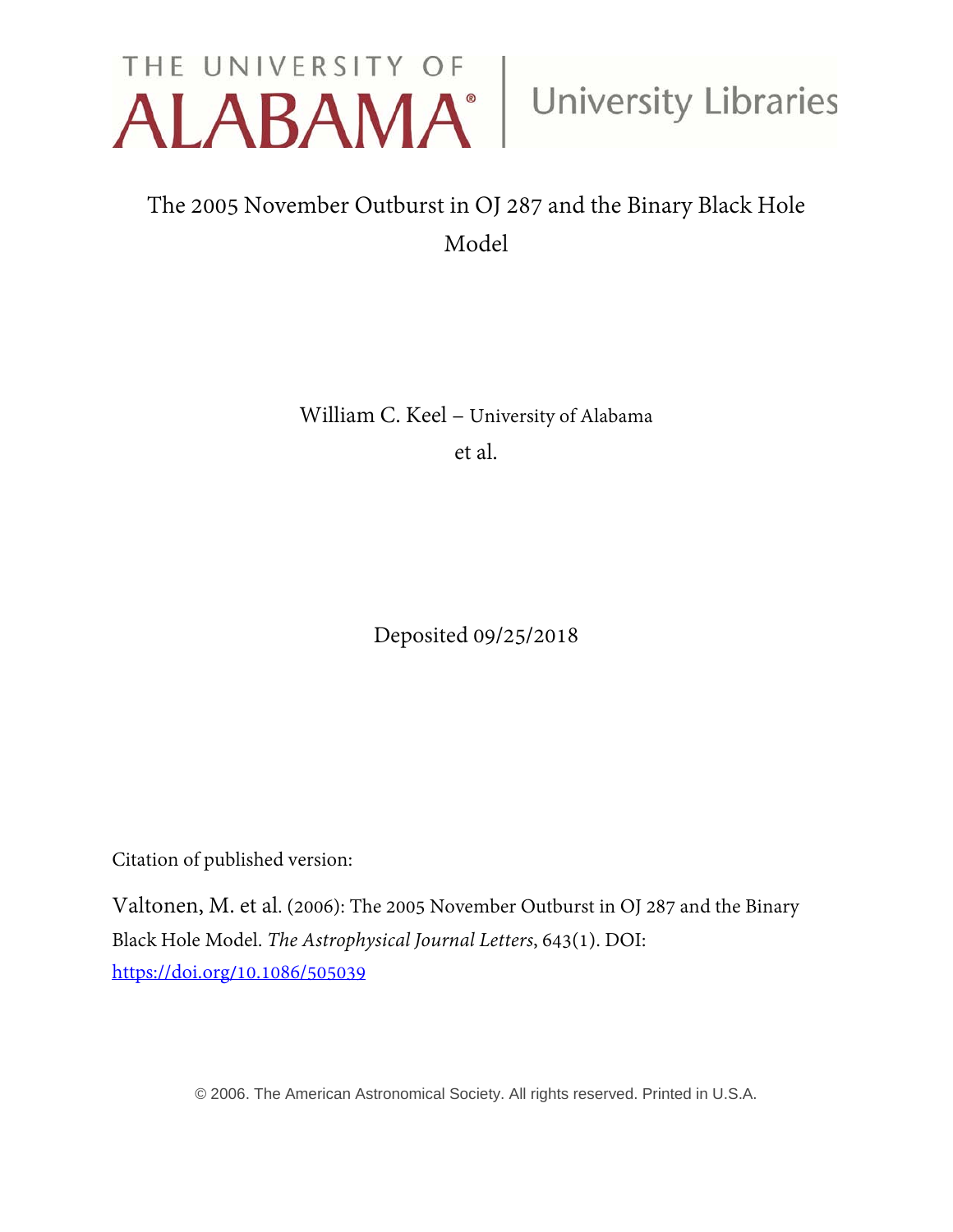## THE 2005 NOVEMBER OUTBURST IN OJ 287 AND THE BINARY BLACK HOLE MODEL

M. J. VALTONEN,<sup>1,2</sup> K. NILSSON,<sup>1</sup> A. SILLANPÄÄ,<sup>1</sup> L. O. TAKALO,<sup>1</sup> H. J. LEHTO,<sup>1</sup> W. C. KEEL,<sup>3</sup> S. HAQUE,<sup>2</sup>

D. CORNWALL,<sup>2</sup> AND A. MATTINGLY<sup>4</sup>

*Received 2006 February 15; accepted 2006 April 12; published 2006 May 4*

# ABSTRACT

We report observations of the largest optical outburst in 20 years in the quasar OJ 287. In some ways it was expected, due to the well-known quasi-periodic 12 yr outburst cycle of OJ 287. In other ways the timing of the outburst was surprising, since calculations based on the periodicity were predicting such an outburst in late 2006. Here we point out that, in the precessing binary black hole model, first proposed by Sillanpää et al., and later refined by Lehto & Valtonen and Sundelius et al., the precession shifts the first outburst of each outburst season progressively to earlier times relative to the mean period. Thus, in this model, the timing of the outburst is quite acceptable, even if it was not predicted. The next test of the model comes in 2007 September when the second brightness peak is due. It may then be possible to detect the shortening of the binary period due to emission of gravitational waves from the system.

*Subject headings:* BL Lacertae objects: individual (OJ 287) — galaxies: active — gravitation — relativity

## 1. INTRODUCTION

It has long been suspected that supermassive black holes should appear in binary pairs in a fair number of active galactic nuclei and quasars (Begelman et al. 1980; Roos 1981; Mikkola & Valtonen 1992). It is important to estimate the number of such pairs since they are primary targets of the new generation of gravitational wave detectors. It has been somewhat embarrassing that very few cases of binary black hole systems have been confirmed, in spite of the strong theoretical prejudice in favor of their existence. There are many reported cases of double nuclei (e.g., Owen et al. 1985; Carico et al. 1990; Scoville et al. 1998; Junkkarinen et al. 2001), but none of these are at subparsec separation where the binary black holes pairs can be regarded as independent dynamical units.

As in the case of binary systems in general, the binary black holes are a potential source of high-precision data on quantities such as the black hole mass. For example, the most accurate determinations of stellar masses come from binary systems. The binary nature of the  $\eta$  Carinae system has recently shed light on the very peculiar behavior of this star (Iping et al. 2005). This is especially true for binary black hole systems where it may not be possible to resolve the components observationally. Then the orbit calculations based on celestial mechanics can provide high-precision models that may be checked with observations.

Modern observations of OJ 287 started in 1968, but very fortunately we have in fact observational material of this quasar since 1891. The periodic behavior of OJ 287 was first noticed by Sillanpää et al. (1988; see our Fig. 1). They suggested that the periodic outbursts are due to the binary nature of the system where a secondary black hole perturbs the accretion disk of the primary during pericenter passages, once every 12 yr orbital cycle. The model made predictions about the first outburst of the next cycle in late 1994 that were proven correct (Sillanpää et al. 1996a). This success spurred more theoretical work along

 $2^2$  Department Physics, University of the West Indies, St. Augustine, Trinidad. <sup>3</sup> Department of Physics and Astronomy, University of Alabama, Tuscaloosa, AL 35487-0324.

<sup>4</sup> Grove Creek Observatory, Trunkey Creek, NSW 2795, Australia.

the lines of Sillanpää et al. (1988). In the early part of 1995, two studies were carried out: Lehto & Valtonen (1996) showed that the sharp outbursts fit nicely with the idea of an impact of the secondary on the disk of the primary. There are two impacts per pericenter passage, hence the double-peak structure of the light curve. The model based on an "inert" accretion disk provided an exact celestial mechanics solution of the timing of the outbursts.

It was later demonstrated that the celestial mechanics solution is unique and robust: a wide range of astrophysical parameters leads to practically the same orbit solution (Pietilä 1998). In this solution the masses of the two black holes are  $16 \pm 1.5$  and  $0.1 \pm 0.02$  billion solar masses, the observed period of the orbit (larger than the true period by the redshift factor of 1.306) is 12.08  $\pm$  0.02 yr, the eccentricity of the orbit is 0.67  $\pm$  0.01, the semimajor axis of the orbit is 0.052  $\pm$ 0.001 pc, and the relativistic precession rate is  $33^\circ \cdot 3 \pm 2^\circ$  per period.

At about the same time, Sundelius et al. (1996, 1997) produced a model based on the same exact solution, but allowing for a "live" accretion disk. The "live" accretion disk is bent toward the perturbing black hole before the disk impact, which means that the timing is somewhat earlier than in the impact on an "inert" disk. This correction of the timing depends on the distance  $R$  of the point of impact from the primary black hole.

For the outbursts used in the calculation of the exact model of Lehto & Valtonen (1996), the correction is negligible, but when we want to calculate the timing of the outburst arising from the 2005 disk crossing, we need to include the disk bending. The Sundelius et al. model gives the time of the first impact of the current outburst season as 2005 March 14, and the radiation peak from this impact was expected later, at a time that was not calculated precisely by Sundelius et al. Simply trying to line up previous outbursts in an optimal manner, with or without regard to any underlying theory, leads one to expect that the first outburst event should not take place earlier than 2006 September (Kidger 2000; Valtaoja et al. 2000).

There are numerous other models that also attempt to explain the quasi periodicity of OJ 287 (e.g., Katz 1997). It is our understanding that these other models do not have the possibility of the double-outburst peaks shifting relative to the mean

<sup>&</sup>lt;sup>1</sup> Tuorla Observatory, Vaisalantie 20, FIN-21500 Piikkiö, Finland; correspondence should be addressed to K. Nilsson, kani@utu.fi.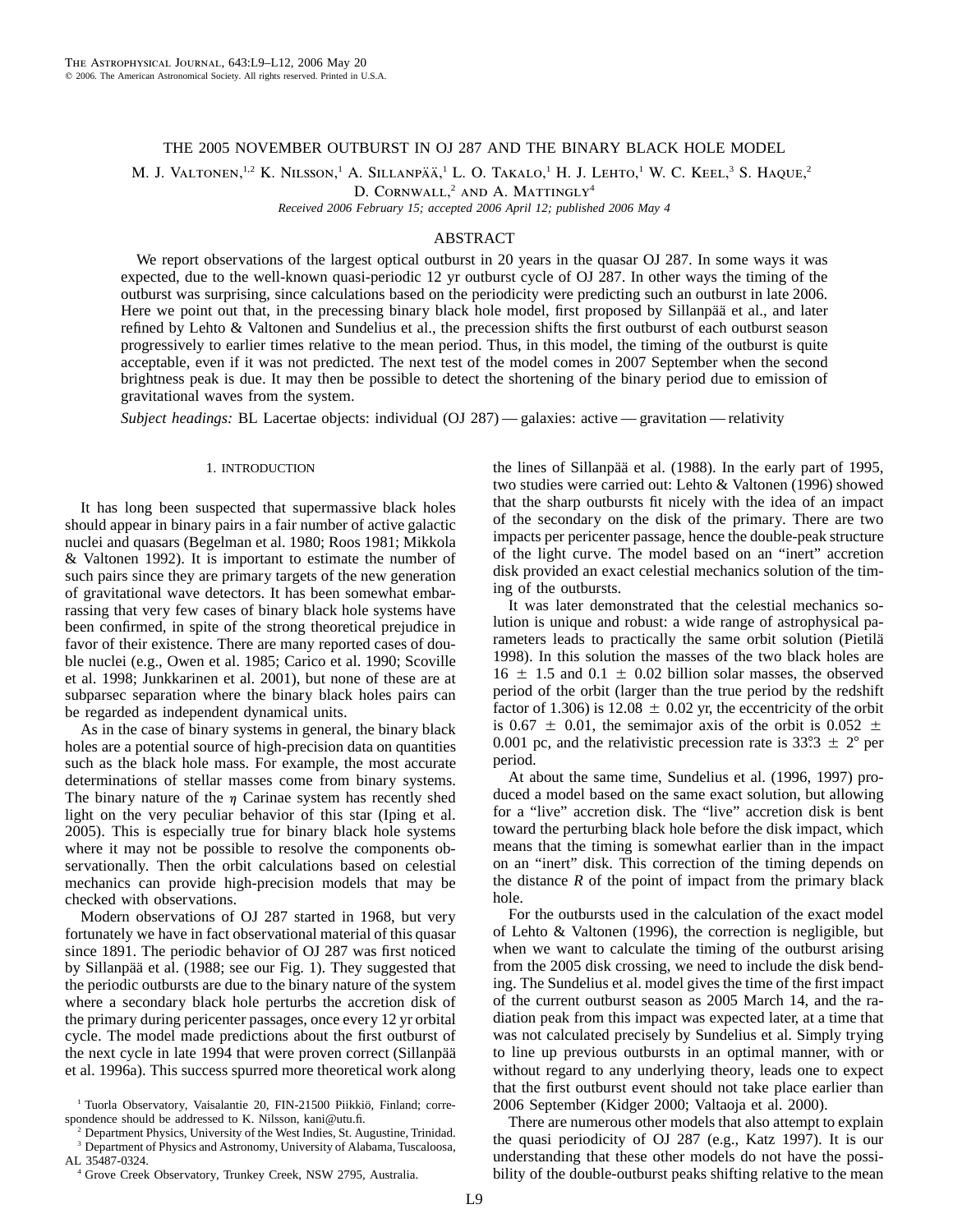1900 1920 1940 1960 1980 2000 <sup>60</sup> 50  $\begin{pmatrix} 40 \\ 25 \end{pmatrix}$ .ii 30 t <sup>j</sup>.h -~  $20~\frac{1}{2}$ ,  $\frac{1}{2}$ ,  $\frac{1}{2}$ ,  $\frac{1}{2}$ ,  $\frac{1}{2}$ ,  $\frac{1}{2}$ ,  $\frac{1}{2}$ ,  $\frac{1}{2}$ ,  $\frac{1}{2}$ ,  $\frac{1}{2}$ ,  $\frac{1}{2}$ ,  $\frac{1}{2}$ ,  $\frac{1}{2}$ ,  $\frac{1}{2}$ ,  $\frac{1}{2}$ ,  $\frac{1}{2}$ ,  $\frac{1}{2}$ ,  $\frac{1}{2}$ ,  $\frac{1}{2}$ ,  $\frac{1}{2}$ *;:.* ; I <sup>10</sup>. .: 1-. : :; *:* ·:··.i, **L** r.•. ~ .. , *::* .•i *.:•:·* **1t•"·** • '!• ·= ! : ,, 2410000 2410000 2415000 2420000 2425000 2430000 2435000 2440000 2445000 2450000 JD

**year** 

Fig. 1.—Historical light curve of OJ 287. This BL Lacertae object has outbursts at 12 yr intervals, and each outburst is composed of two sharp peaks. The 2005 peak at the right edge of the figure is presumably the first of the two peaks of the new cycle of activity. The data are plotted in linear scale.

period. In fact, most other models do not even attempt to explain the fact that only a small fraction of the outburst energy comes from the double peaks (lasting only a couple weeks) and that the primary burst of energy comes from the longlasting (typically 3 yr) increase of the base emission level that occasionally (e.g., in 1972) even rises above the double-peak level. It is because of this difference between the general outbursts and the shifting double peaks that OJ 287 can be called, at best, quasi-periodic, not periodic on a 12 yr timescale (Kidger 2000).

In this Letter we report recent observations of the optical flux of OJ 287 and then show that the observations of the 2005 November outburst agree with the expected timing.

#### 2. OBSERVATIONS

Since OJ 287 is a bright object, around 15 in *V* magnitude at the base level, it is not difficult to observe. The problem arises mostly with having observers ready to monitor its behavior from night to night. For scheduling reasons, large telescopes cannot be used for monitoring of this kind. Fortunately, even very modest telescopes are enough for this work. The main problem is the weather; it requires observers on many continents to ensure that at least one observing site has good observing conditions every night. The authors of this Letter operate telescopes in North and South America, Africa (Canary Islands), Europe, and Australia.

The observations were acquired using the small (0.3–1.0 m) telescopes listed in Table 1. CCD images were obtained in the *V* and *R* bands using the exposure times listed in Table 1. Instrumental magnitudes of OJ 287 and calibrated comparison stars in the field (Fiorucci & Tosti 1996) were measured using standard aperture photometry. The magnitude of OJ 287 was then obtained by comparing its brightness to several comparison stars in the field. Color effects and the fact that the University of Alabama observations were calibrated using a different comparison sequence (Smith et al. 1985) lead to small (maximum 0.05 mag) offsets between different data sets. However, given the large amplitude of brightness variations in OJ 287, these offsets are insignificant. Finally, the *R* magnitudes were transformed to *V* magnitudes using a transformation  $V - R = 0.3$ , and the *V* magnitudes were transformed to a linear scale. The assumption of

TABLE 1 The Telescopes Used in Obtaining the Data in Fig. 2

| Telescope          | Mirror Diameter<br>(m) | Band | Exp. Time<br>(minutes) |
|--------------------|------------------------|------|------------------------|
| GCO                | 0.30                   | R    | $1 \times 5$           |
| KVA                | 0.35                   | R    | $4 \times 3$           |
| $SATU$             | 0.40                   | V    | $5 \times 1.5$         |
| Tuorla Observatory | 1.03                   | R    | $4 \times 3$           |
| UA                 | 0.40                   | R    | $6 \times 4$           |

NOTES. $-GCO =$  Grove Creek Observatory, Australia; KVA = Kungliga Vetenskapsakademien, La Palma, Canary Islands; SATU p St. Augustine–Tuorla, Trinidad;  $UA =$  University of Alabama. The last column gives the typical exposure time used to obtain one data point.

constant color is justified by Sillanpää et al. (1996b), who show that the color of OJ 287 remains constant over a large range of brightness levels (see their Fig. 3). The results of the observations are shown in Figure 2 where they are compared with theory. Note that in 2005 November, OJ 287 was as bright, or brighter than it was at any other time since the early 1980s.

#### 3. THE TIMING

One of the properties of the exact orbit solution in the binary black hole model is that the binary orbit precesses. Therefore, the distances *R* of the points of impact shift in a regular manner from one cycle to the next, and thus also the "live" disk correction varies. By including the "live" disk correction, Sundelius et al. were able to predict the beginning of the 1995 outburst with the accuracy of 3 days. With the delays in publishing, this prediction appeared in print after the fact.

The next challenge of the theory was to predict the outbursts of the next cycle. Sundelius et al. stated that the timing is uncertain because of the relatively large impact distance, and they did not give an exact date. Even though they did not mention it, the limits of the timing were easy to calculate: the time delay calculated by Lehto & Valtonen (1996), 0.49 yr, is the minimum value since it refers to the rigid disk assumption; in a live disk, the value has to increase. Thus, the outburst could not start before 2005 September. On the other hand, one could extrapolate the time delay from Table 3 of Lehto &



FIG. 2.—Theoretical light curve of OJ 287 in the precessing binary black hole model (*solid line*) together with observational points. The 2004/2005 part of the light curve shows the level of brightness and typical behavior of the source in the last few years. The theoretical line is not a fit to the observations but represents a typical outburst profile, added on top the expected base level of brightness at the calculated time.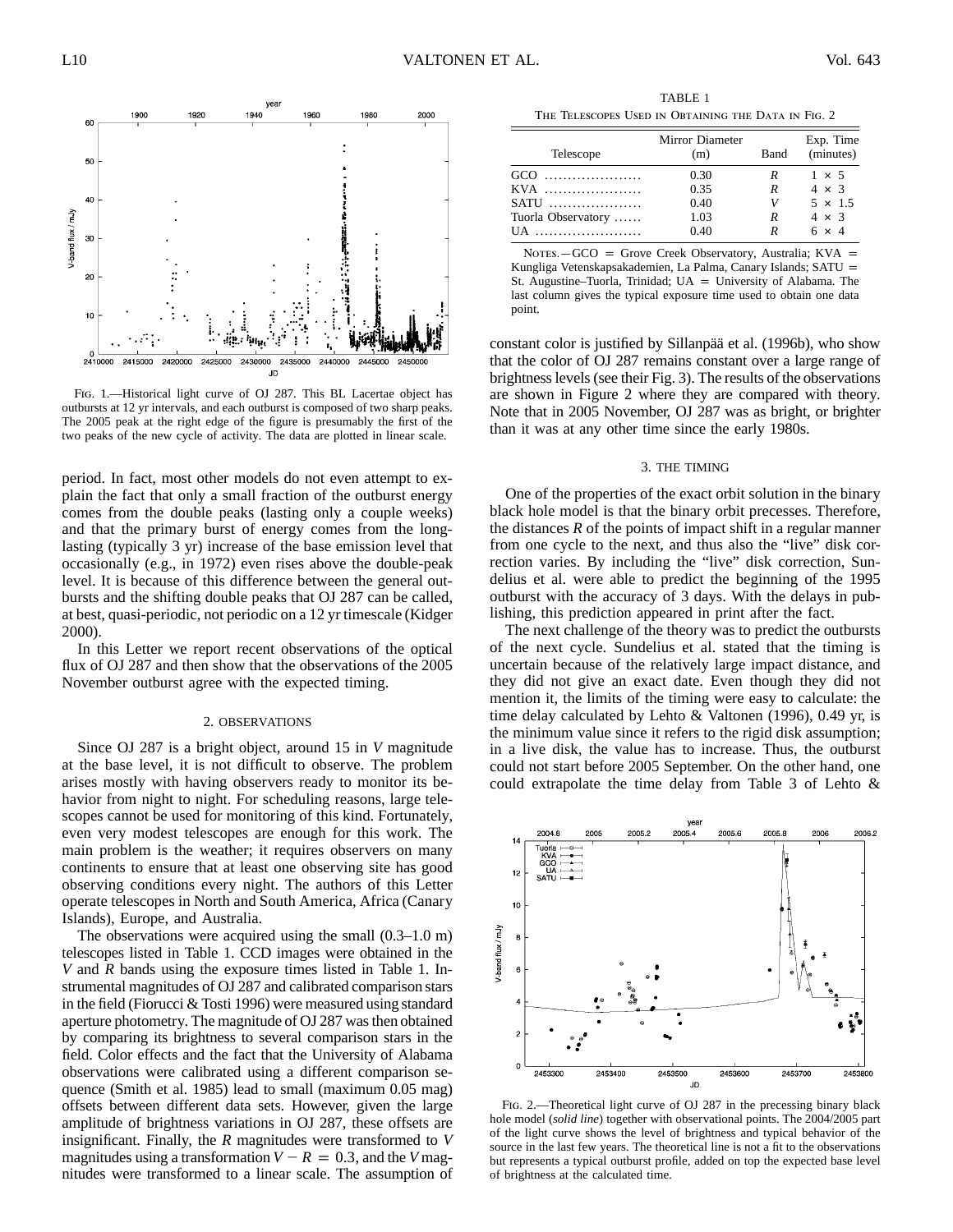Valtonen (1996), using the impact distance  $R = 4$  (in units of the pericenter of the orbit) that is given by Sundelius et al. (1996). This leads to a time delay of 0.9 yr and the predicted outburst in 2006 January. Sundelius et al. (1997) quote at this point the value of 1.4 yr for the time delay, which is simply an error due to a poor analytical fitting function to the tabulated values. As we will explain below, this has to be viewed as the latest possible time rather than the optimal prediction.

The reason why we have to know the time delay is that even though the disk impact is exactly known in the model, the burst of radiation is delayed by the optical thickness of the impacted matter. The event is seen only after the radiating matter has become optically thin, i.e., when the radiation from the whole bubble of hot gas created by the disk impact can reach us. The delay time *T* is a function of the distance from the center *R*, but it also depends on the accretion disk model. It requires a fitting of the timing model with observations to determine the delay function. Since the timing of the 1995 outburst was not used in the exact celestial mechanics solution, it can be used to check the delay function. The success of Sundelius et al. in explaining the timing of this outburst suggests that the Lehto & Valtonen (1996) time delay model is basically correct, at least for small impact distances.

We actually can do a little better than the above estimate of time delay and narrow down the expected outburst time from the 5 month interval to about 3 weeks. As we mentioned above, the principal uncertainty comes from the fact that all previous well-observed impact events took place closer to the central black hole than the 2005 impact. We have to extrapolate beyond what is known by previous applications of the model. Here we use the standard accretion disk model and the time delays based on it.

Figure 3 shows the time delays in the Sundelius et al. model as a function of *R* for well-observed outburst events. The straight line is a regression through the points. It cuts  $R = 4$ , the impact distance of the 2005 event, at  $T = 0.62$  yr. Even though it is not necessarily true that the extrapolation from the past events should be done on a straight line, it is certainly the simplest assumption and gives at least a first-order model.

The second way to estimate the outburst time is to take a closer look at the Lehto & Valtonen (1996) timing model. In this model, the delay time depends on the disk thickness and the local density at the point of impact. In standard accretion disk theories (e.g., Sakimoto & Corotini 1981), these quantities are functions of the mass transfer rate in the disk, and for a given central mass, the latter is proportional to the absolute luminosity of the accretion disk. Lehto & Valtonen (1996) used the luminosity value of 3  $\times$  10<sup>47</sup> ergs s<sup>-1</sup> as quoted by Worrall et al. (1982). Since most of the emission seems to come from the jet, with a high Doppler boosting factor, it is certain that the disk luminosity is well below this value. The value given by Bassani et al. (1983) of 1.3  $\times$  10<sup>46</sup> ergs s<sup>-1</sup> may be more relevant here. Reducing the disk luminosity shortens the delay time. Thus, the Lehto & Valtonen (1996) values at large impact distances have to be viewed as upper limits.

How much should the time delays be shortened? Valtonen et al. (2006) use the recently discovered 1956 outburst peak (not shown in Fig. 1; it is about as high as the 1913 and 1972 peaks; see Hudec et al. 2001 for a preliminary report). It occurred earlier than predicted by Lehto & Valtonen. In order to optimize the model, including the 1956 peak, one has to scale down the delay times by a factor of  $0.71 \pm 0.02$ . The relevant model is very close to one of the models calculated by Pietilä (1998;  $\alpha = 0.85$ , mass flow rate = 0.003 relative to the Ed-



Fig. 3.—Extrapolation of the time delays *T* (in years) in the Sundelius et al. (1997) model in the impact distance range  $\overline{R} = 1-4$  (one unit of  $\overline{R}$ is 0.0171 pc). The 2005 impact happened at  $R = 4$ .

dington rate). If we simply apply the same correction to the 2005 delay, the delay length becomes  $T = 0.64 \pm 0.02$  yr, i.e., practically identical to the straight line extrapolation.

If we add the time delay of  $\overline{T} = 0.64 \pm 0.02$  yr to the time of the disk impact (2005.20  $\pm$  0.02), the predicted time of the 2005 outburst is at the beginning of 2005 November. Figure 2 also shows the predicted light curve of OJ 287. The base level of the light curve comes from the calculations of the brightness level of the source outside the outburst seasons. This calculation is described elsewhere (Valtonen et al. 2006). Added to the base level is a standard outburst light curve that is an average over many earlier well-observed events. The observed outburst is as expected in every respect, in timing as well as with regard to the size of the outburst. Note that the uncertainty in the timing comes mainly from the extrapolation in Figure 3; it is of the order of 3 weeks  $(\pm 0.03 \text{ yr})$ .

#### 4. DISCUSSION

If we regard the observed outburst at the beginning of 2005 November as a confirmation of the basic binary model, then the period should become shorter by 0.01 yr per period due to gravitational radiation; this has not yet been detected. Due to the uncertainty in the extrapolation of the time delay, the shortening of the period cannot be measured from the 2005 November outburst at this time. If the time delay function becomes better determined in the future, e.g., with new data from the historical records, and if more observations of the 2005 November outburst exist, which outline the early rapid rise of this event, then it may become possible to untangle the shortening of the period from the delay function. In principle, the shortening of the period should show up as an advance in the time of the outburst by several weeks (the advance can be much bigger than the change in period because the optimal solution will have a slightly different orientation of the major axis of the binary that may translate to a big change in the timing far from the pericenter; Valtonen & Lehto 1997) and should thus have been easily observed.

The reduction of the orbital period may become detectable at the next expected outburst around 2007 September 10 (Valtonen & Lehto 1997). It is essential that the first rapid rise of the brightness is caught. This is not an easy task; for the 2005 November outburst, the authors of this Letter missed this crucial part of the light curve due to inclement weather at our primary observing sites. Therefore, it is hoped that the worldwide collaboration would work even better in 2007 September.